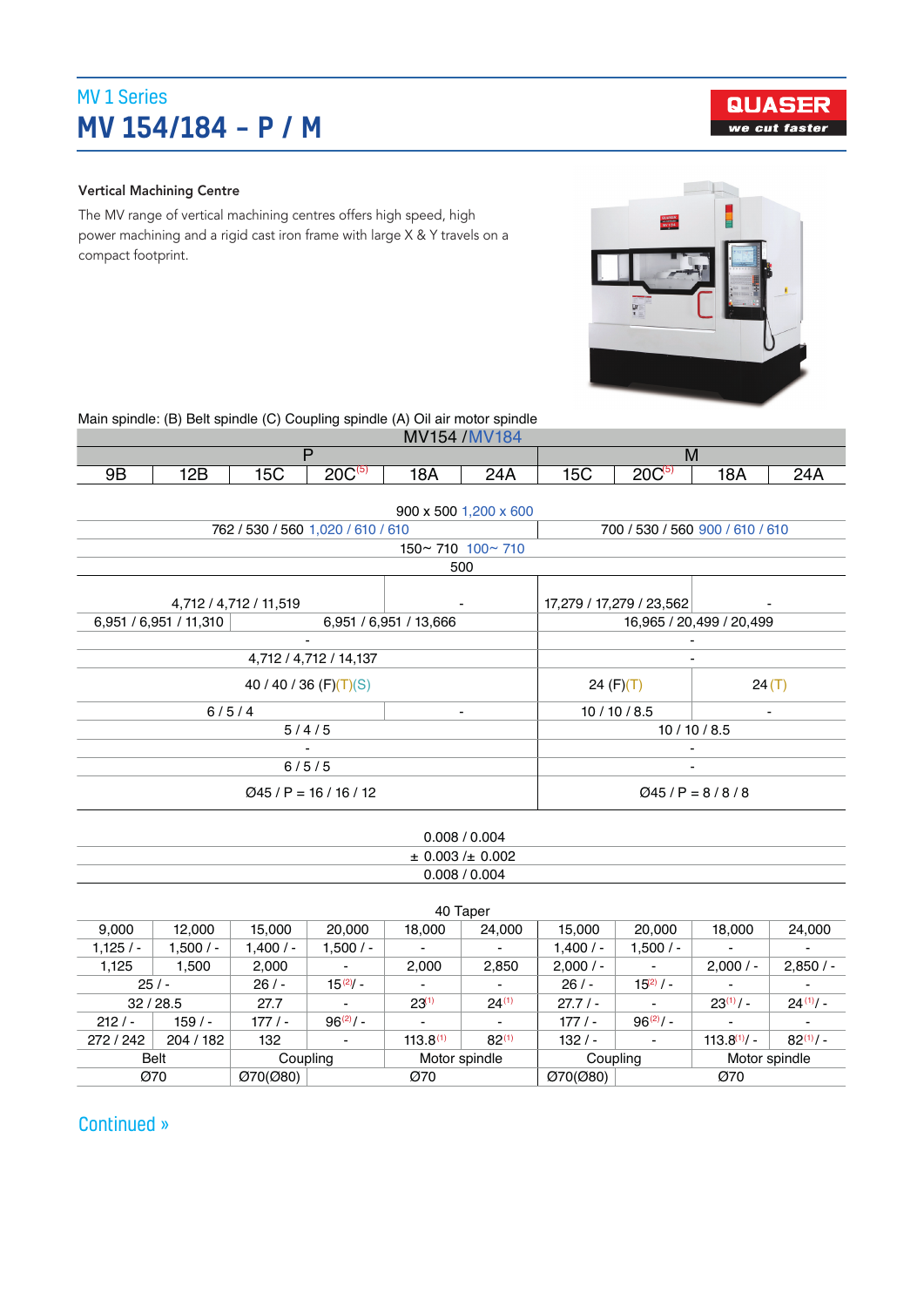#### 1,125 / 1,100 / - 1,100 / - 1,100 / - 1,100 / - 1,100 / - 1,100 / - 1,100 / - 1,100 / - 1,100 / - 1,100 / - 1, **1,124/184 – P / M** 2,000 2,000 2,000 *E We cut faster* MV 1 Series



/ - - -

|                            |     |                                                       |                                                                                                                   |     |                                                                                                                                   | M                                                                                                           |                                                                                                                                                                                  |                                                                 |  |
|----------------------------|-----|-------------------------------------------------------|-------------------------------------------------------------------------------------------------------------------|-----|-----------------------------------------------------------------------------------------------------------------------------------|-------------------------------------------------------------------------------------------------------------|----------------------------------------------------------------------------------------------------------------------------------------------------------------------------------|-----------------------------------------------------------------|--|
| 12B                        | 15C | $20C^{(5)}$                                           | 18A                                                                                                               | 24A | 15C                                                                                                                               |                                                                                                             | 18A                                                                                                                                                                              | 24A                                                             |  |
|                            |     |                                                       |                                                                                                                   |     |                                                                                                                                   |                                                                                                             |                                                                                                                                                                                  |                                                                 |  |
|                            |     |                                                       |                                                                                                                   |     |                                                                                                                                   |                                                                                                             |                                                                                                                                                                                  |                                                                 |  |
|                            |     |                                                       |                                                                                                                   |     |                                                                                                                                   |                                                                                                             |                                                                                                                                                                                  | $\overline{\phantom{a}}$                                        |  |
|                            |     |                                                       |                                                                                                                   |     |                                                                                                                                   |                                                                                                             |                                                                                                                                                                                  | 76.2                                                            |  |
|                            |     |                                                       |                                                                                                                   |     |                                                                                                                                   |                                                                                                             |                                                                                                                                                                                  | 200                                                             |  |
|                            |     |                                                       |                                                                                                                   |     |                                                                                                                                   |                                                                                                             |                                                                                                                                                                                  | 4.5                                                             |  |
| 4 (F)                      |     |                                                       |                                                                                                                   |     |                                                                                                                                   |                                                                                                             | 5(T)                                                                                                                                                                             |                                                                 |  |
|                            |     |                                                       |                                                                                                                   |     |                                                                                                                                   |                                                                                                             |                                                                                                                                                                                  |                                                                 |  |
|                            |     |                                                       |                                                                                                                   |     |                                                                                                                                   |                                                                                                             |                                                                                                                                                                                  |                                                                 |  |
|                            |     |                                                       |                                                                                                                   |     |                                                                                                                                   |                                                                                                             |                                                                                                                                                                                  |                                                                 |  |
|                            |     |                                                       |                                                                                                                   |     |                                                                                                                                   |                                                                                                             |                                                                                                                                                                                  |                                                                 |  |
|                            |     |                                                       |                                                                                                                   |     |                                                                                                                                   |                                                                                                             |                                                                                                                                                                                  |                                                                 |  |
|                            |     |                                                       |                                                                                                                   |     |                                                                                                                                   |                                                                                                             |                                                                                                                                                                                  |                                                                 |  |
|                            |     |                                                       |                                                                                                                   |     |                                                                                                                                   |                                                                                                             |                                                                                                                                                                                  |                                                                 |  |
| 2,955 /2,860               |     |                                                       |                                                                                                                   |     |                                                                                                                                   |                                                                                                             |                                                                                                                                                                                  | 3,020 / 2,870                                                   |  |
| 2,540 x 2,6002,760 x 2,800 |     |                                                       |                                                                                                                   |     |                                                                                                                                   |                                                                                                             |                                                                                                                                                                                  |                                                                 |  |
|                            |     |                                                       |                                                                                                                   |     |                                                                                                                                   |                                                                                                             |                                                                                                                                                                                  |                                                                 |  |
|                            |     |                                                       |                                                                                                                   |     |                                                                                                                                   |                                                                                                             |                                                                                                                                                                                  |                                                                 |  |
|                            |     |                                                       |                                                                                                                   |     |                                                                                                                                   |                                                                                                             |                                                                                                                                                                                  |                                                                 |  |
|                            |     |                                                       |                                                                                                                   |     |                                                                                                                                   |                                                                                                             |                                                                                                                                                                                  |                                                                 |  |
| 25 $(F)(T)$ 29 $(S)$       |     | 38(S)                                                 |                                                                                                                   |     |                                                                                                                                   |                                                                                                             | 43(T)                                                                                                                                                                            |                                                                 |  |
|                            |     | 76.2<br>125<br>280<br>$\overline{7}$<br>4.5(T) 5.5(S) | $\overline{P}$<br>75 L / min., 3 bar<br>25 L / min., 8 bar<br>75 L / min., 3 bar<br>3,055 / 3,065<br>33 $(F)$ (T) |     | MV154 / MV184<br>Random<br>30 (std.) 48 & 60 (opt.)<br>76.2<br>200<br>4.5<br>4.5(T) 5.5(S)<br>300<br>3,020 / 2,870<br>6,400 7,390 | Main spindle: (B) Belt spindle (C) Coupling spindle (A) Oil air motor spindle<br>200V / 60Hz or 400V / 50Hz | $20C^{(5)}$<br>76.2<br>125<br>280<br>$\overline{7}$<br>4(F) 5(T)<br>3,055 / 3,065<br>2,540 x 2,625 / 2,540 x 3,005 2,760 x 2,835 / 2,760 x 3,210<br>$42(T)$ 35(S)<br>33 $(F)(T)$ | 75 L / min., 3 bar<br>25 L / min., 20 bar<br>75 L / min., 3 bar |  |

40 Taper

 $25.5\pm0.000$  /  $25.5\pm0.000$  /  $25.5\pm0.000$  /  $25.5\pm0.000$  /  $25.5\pm0.000$ 

in opindle: (D)  $R_{\text{eff}}$  (D)  $R_{\text{eff}}$  (C)  $\hat{C}$  (C)  $\hat{C}$  (in particle (A)  $\hat{C}$  is proton opindle.

Note: Machine specification might be different from the catalogue if there is any specification update. e: Machine specification might be different from the catalogue if there is any specification update.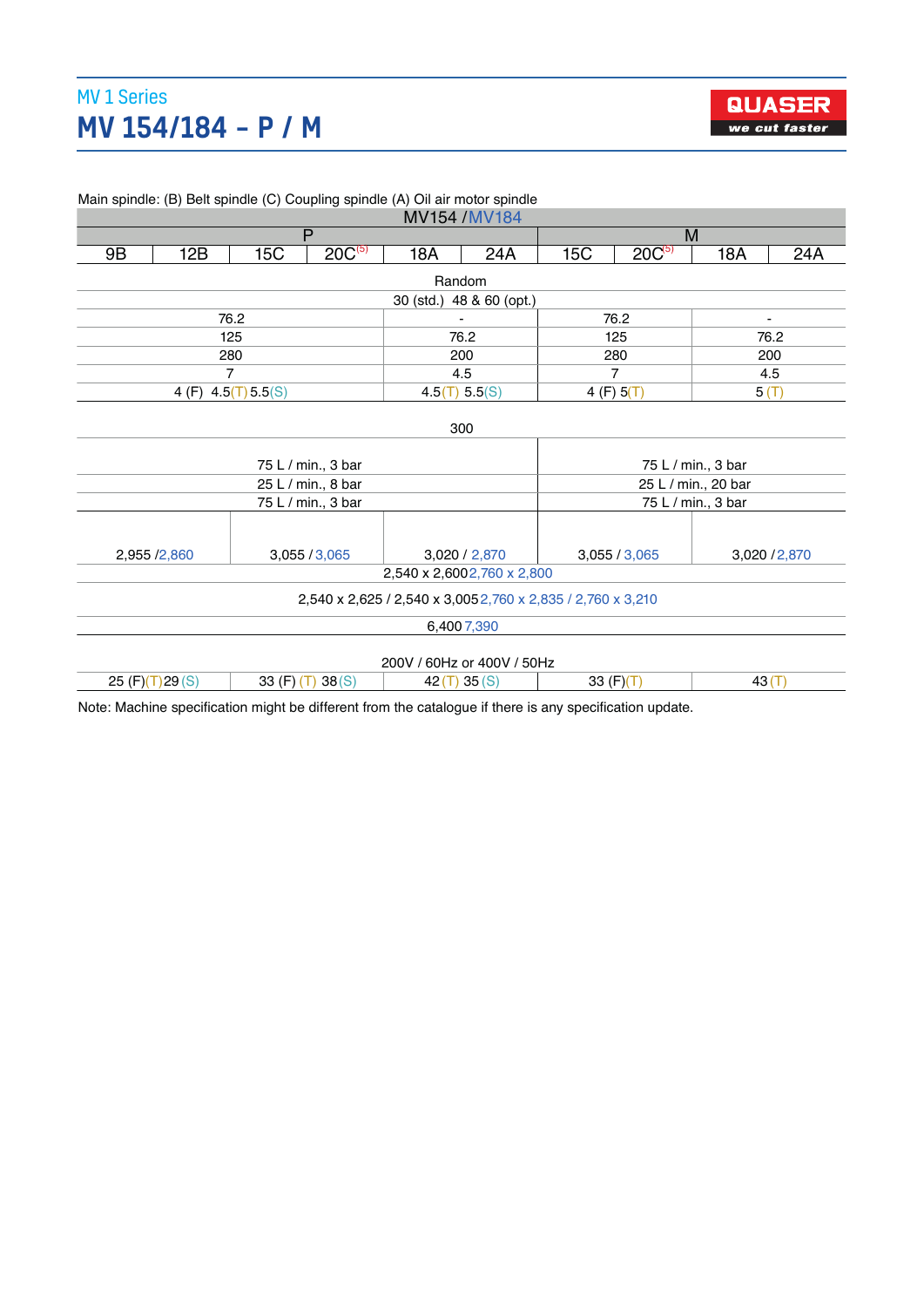## MV 1 Series MV 154 / MV 184 C / E OPTIONS & ACCESSORIES



•  $=$ Standard  $\circ$   $=$ Option  $x = N/A$ 

| Standard / Option accessories                                                            | MV154 / MV184      |                |             |           |             |  |  |
|------------------------------------------------------------------------------------------|--------------------|----------------|-------------|-----------|-------------|--|--|
|                                                                                          |                    | $\mathsf C$    |             |           | E           |  |  |
| Spindle code                                                                             | 10B                | 10C            | 12C         | 9Β        | 12B         |  |  |
| <b>QUASER</b> mill i                                                                     | O                  | O              | $\circ$     | $\circ$   | O           |  |  |
| <b>FANUC 31iB</b>                                                                        | x                  | X              | х           | X         | X           |  |  |
| AICCII (Look-ahead 200 blocks)                                                           | O                  | O              | O           | $\circ$   | O           |  |  |
| FANUC - data server                                                                      | O                  | O              | O           | O         | O           |  |  |
| FANUC - high speed processing (Look-ahead 600 blocks)                                    | X                  | X              | X           | X         | X           |  |  |
| HEIDENHAIN TNC640                                                                        | x                  | X              | x           | X         | X           |  |  |
| <b>HEIDENHAIN Option2</b>                                                                | X                  | X              | X           | X         | X           |  |  |
| <b>HEIDENHAIN TNC620</b>                                                                 | x                  | x              | X           | O         | O           |  |  |
| SIEMENS 828D                                                                             | O                  | O              | O           | X         | X           |  |  |
| MITSUBISHI M80 (package A)                                                               | х                  | O              | O           | X         | x           |  |  |
| MITSUBISHI M830                                                                          | X                  | O              | O           | X         | X           |  |  |
| <b>■ Tooling</b><br>$- B T 40$                                                           | $\bullet$          | $\bullet$      | $\bullet$   | $\bullet$ | $\bullet$   |  |  |
| $-$ ISO40 & DIN                                                                          | O                  | O              | O           | $\circ$   | O           |  |  |
| $-$ HSK A63                                                                              | x                  | X              | X           | X         | x           |  |  |
| Pull stud for BT tooling                                                                 | O                  | O              | O           | $\bullet$ |             |  |  |
| <b>Balance tooling for spindle warm up</b>                                               | O                  | O              | O           | $\bullet$ |             |  |  |
| Spindle re-greasing system                                                               | X                  | X              | X           | $\bullet$ |             |  |  |
| <b>BBT</b> spindle attachment (simultaneous contact)                                     | $\bullet$          | ٠              | ٠           |           | ٠           |  |  |
| Spindle ECO cooler                                                                       | $\bullet$          | $\bullet$      | X           | $\bullet$ | $\bullet$   |  |  |
| Spindle oil chiller (1)                                                                  | O                  | O              | $\bullet$   | O         | O           |  |  |
| 30 position tool magazine                                                                | $\bullet$          | $\bullet$      | $\bullet$   | $\bullet$ | $\bullet$   |  |  |
| 48 position tool magazine                                                                | х                  | x              | х           | O         | O           |  |  |
| 60 position tool magazine                                                                | X                  | X              | X           | $\circ$   | O           |  |  |
| ATC auto door                                                                            | x                  | x              | x           | O         | O           |  |  |
| $\blacksquare$ 4 <sup>th</sup> axis preparation                                          | X                  | X              | X           | $\bullet$ | $\bullet$   |  |  |
| ■ Ø255 mm rotary table & tail stock                                                      | x                  | X              | х           | O         | O           |  |  |
| Remote MPG*                                                                              | O                  | O              | O           | $\circ$   | O           |  |  |
| Transformer                                                                              | O                  | O              | O           | $\bullet$ | ٠           |  |  |
| Linear encoder                                                                           | X                  | X              | X           | $\circ$   | O           |  |  |
| Coolant through ball screw                                                               | х                  | X              | x           | X         | X           |  |  |
| Thermal compensation                                                                     | X                  | X              | X           | X         | X           |  |  |
| $\blacksquare$ Spindle nose thermal compensation package (Z direction $\leq$ 15 $\mu$ m) | х                  | x              | х           | X         | x           |  |  |
| Work probe                                                                               | X                  | X              | X           | $\circ$   | O           |  |  |
| Tool length / breakage measurement                                                       | O                  | O              | O           | O         | O           |  |  |
| Coolant wash down & wash gun                                                             | $\bullet$          | $\bullet$      | $\bullet$   | $\bullet$ | $\bullet$   |  |  |
| 8 bar through spindle coolant                                                            | x                  | X              | O(2)        | $\bullet$ | $\bullet$   |  |  |
| 20 bar through spindle coolant                                                           | $\pmb{\mathsf{X}}$ | $\pmb{\times}$ | $O^{(2)}$   | $\circ$   | $\circ$     |  |  |
| 50 bar through spindle coolant                                                           | x                  | x              | O(2)        | O         | O           |  |  |
| Stainless steel chip pan                                                                 | $\bullet$          | $\bullet$      | $\bullet$   | $\bullet$ | $\bullet$   |  |  |
| Cutter air blast                                                                         | $\bullet$          | ٠              | ٠           | ٠         |             |  |  |
| Chip conveyor                                                                            | O                  | O              | O           | $\bullet$ | $\bullet$   |  |  |
| Oil-mist collector                                                                       | O                  | O              | O           | O         | O           |  |  |
| <b>Bag filtration</b>                                                                    | $\circ$            | $\mathsf O$    | $\hbox{O}$  | $\circ$   | $\mathsf O$ |  |  |
| Filtration unit                                                                          | O                  | O              | O           | O         | O           |  |  |
| Documentation (paper)                                                                    | O                  | O              | $\mathsf O$ | O         | O           |  |  |
| Foundation bolts & blocks                                                                | ٠                  | ٠              | ٠           |           |             |  |  |
| Work light                                                                               | $\bullet$          | $\bullet$      | $\bullet$   | $\bullet$ |             |  |  |
| Machine status light                                                                     | $\bullet$          | ٠              | $\bullet$   | $\bullet$ | $\bullet$   |  |  |
| CE & EMC <sup>(3)</sup> / GB                                                             | O                  | O              | O           | $\circ$   | O           |  |  |

Note: <sup>(1</sup>)The chiller cooling capacity are different depends on models. <sup>(2)</sup> Not available on Fanuc model.<br><sup>(3)</sup>Standard for Eu area except C type. \*HEIDENHAIN standard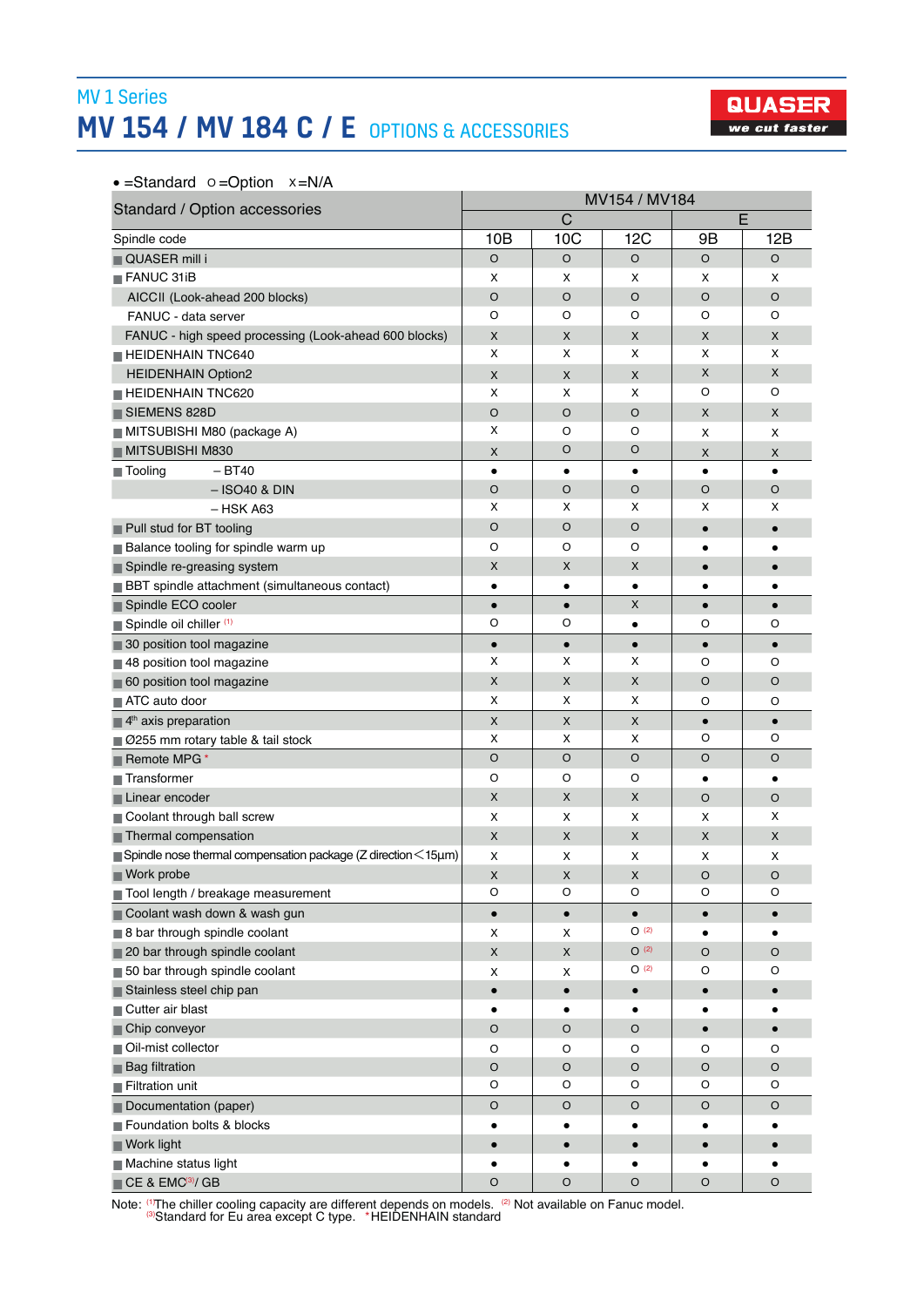## MV 1 Series MV 154 / MV 184 P / M OPTIONS & ACCESSORIES



#### •  $=$ Standard  $\circ$   $=$ Option  $x = N/A$

| Standard / Option accessories<br>P<br>м<br>20C<br>20 <sub>C</sub><br>9B<br>12B<br>15C<br>15C<br>18A<br>18A<br>24A<br>Spindle code<br><b>QUASER</b> mill i<br>$\pmb{\times}$<br>$\pmb{\times}$<br>X<br>$\pmb{\times}$<br>X<br>X<br>X<br>X<br>X | 24A<br>X<br>X |
|-----------------------------------------------------------------------------------------------------------------------------------------------------------------------------------------------------------------------------------------------|---------------|
|                                                                                                                                                                                                                                               |               |
|                                                                                                                                                                                                                                               |               |
|                                                                                                                                                                                                                                               |               |
| $\blacksquare$ FANUC 31iB<br>$\circ$<br>O<br>$\circ$<br>O<br>X<br>X<br>$\circ$<br>$\circ$<br>O                                                                                                                                                |               |
| AICCII (Look-ahead 200 blocks)<br>$\circ$<br>O<br>X<br>X<br>O<br>$\circ$<br>O<br>O<br>O                                                                                                                                                       | X             |
| $\circ$<br>X<br>X<br>O<br>O<br>FANUC - data server<br>O<br>O<br>O<br>O                                                                                                                                                                        | X             |
| $\pmb{\times}$<br>X<br>O<br>$\circ$<br>FANUC - high speed processing (Look-ahead 600 blocks)<br>O<br>O<br>$\circ$<br>O<br>O                                                                                                                   | X             |
| HEIDENHAIN TNC640<br>$\circ$<br>O<br>$\circ$<br>O<br>O<br>$\circ$<br>X<br>X<br>O                                                                                                                                                              | O             |
| $\mathsf{x}$<br>$\circ$<br>O<br>$\circ$<br>X<br>$\circ$<br>$\circ$<br>O<br><b>HEIDENHAIN Option2</b><br>O                                                                                                                                     | $\circ$       |
| X<br>х<br>x<br>х<br>X<br>x<br>X<br>х<br>X<br><b>HEIDENHAIN TNC620</b>                                                                                                                                                                         | X             |
| O<br>O<br>$\circ$<br>O<br>X<br>$\circ$<br>X<br>$\circ$<br>X<br>SIEMENS 828D                                                                                                                                                                   | X             |
| X<br>X<br>X<br>X<br>x<br>х<br>X<br>X<br>х<br>MITSUBISHI M80 (package A)                                                                                                                                                                       | X             |
| MITSUBISHI M830<br>Χ<br>X<br>X<br>X<br>X<br>X<br>X<br>X<br>X                                                                                                                                                                                  | X             |
| X<br>X<br>$- BT40$<br>X<br>$\blacksquare$ Tooling<br>$\bullet$<br>$\bullet$<br>$\bullet$<br>$\bullet$<br>$\bullet$<br>$\bullet$                                                                                                               | X             |
| $\circ$<br>$\circ$<br>X<br>X<br>O<br>X<br>O<br>O<br>O<br>$-$ ISO40 & DIN                                                                                                                                                                      | X             |
| O<br>x<br>O<br>O<br>O<br>х<br>$-$ HSK A63<br>$\bullet$<br>$\bullet$<br>$\bullet$                                                                                                                                                              |               |
| X<br>X<br>X<br>Pull stud for BT tooling<br>$\bullet$<br>$\bullet$<br>$\bullet$<br>$\bullet$<br>$\bullet$<br>$\bullet$                                                                                                                         | X             |
| <b>Balance tooling for spindle warm up</b><br>$\bullet$<br>$\bullet$<br>$\bullet$<br>$\bullet$<br>$\bullet$<br>$\bullet$<br>$\bullet$<br>$\bullet$                                                                                            | $\bullet$     |
| X (Oil-Air)<br>X (Oil-Air)<br>X (Oil-Air) X (Oil-Air)<br>Spindle re-greasing system<br>$\bullet$<br>$\bullet$<br>$\bullet$<br>$\bullet$<br>$\bullet$<br>$\bullet$                                                                             |               |
| x<br>BBT spindle attachment (simultaneous contact)<br>х<br>х<br>$\bullet$<br>$\bullet$<br>$\bullet$<br>$\bullet$<br>$\bullet$<br>$\bullet$                                                                                                    | х             |
| Spindle ECO cooler<br>X<br>X<br>X<br>$\bullet$<br>X<br>X<br>X<br>$\bullet$<br>X                                                                                                                                                               | X             |
| O<br>O<br>Spindle oil chiller (1)<br>$\bullet$<br>$\bullet$<br>$\bullet$<br>$\bullet$<br>$\bullet$<br>$\bullet$<br>$\bullet$                                                                                                                  | $\bullet$     |
| 30 position tool magazine<br>$\bullet$<br>$\bullet$<br>$\bullet$<br>$\bullet$<br>$\bullet$<br>$\bullet$<br>$\bullet$<br>$\bullet$<br>$\bullet$                                                                                                | $\bullet$     |
| O<br>O<br>O<br>O<br>O<br>O<br>O<br>O<br>O<br>48 position tool magazine                                                                                                                                                                        | O             |
| $\circ$<br>O<br>$\circ$<br>$\circ$<br>$\circ$<br>$\circ$<br>$\circ$<br>O<br>$\circ$<br>60 position tool magazine                                                                                                                              | O             |
| O<br>O<br>O<br>O<br>O<br>O<br>O<br>O<br>O<br><b>■ ATC auto door</b>                                                                                                                                                                           | O             |
| $\blacksquare$ 4 <sup>th</sup> axis preparation<br>$\bullet$<br>$\bullet$<br>$\bullet$<br>$\bullet$<br>$\bullet$<br>$\bullet$<br>$\bullet$<br>$\bullet$<br>$\bullet$                                                                          | $\bullet$     |
| O<br>O<br>O<br>O<br>O<br>O<br>O<br>O<br>O<br>■ Ø255 mm rotary table & tail stock                                                                                                                                                              | O             |
| O<br>$\circ$<br>$\circ$<br>Remote MPG*<br>O<br>O<br>O<br>$\bullet$<br>$\bullet$<br>$\bullet$                                                                                                                                                  | $\bullet$     |
| $\blacksquare$ Transformer<br>$\bullet$<br>$\bullet$<br>$\bullet$<br>$\bullet$<br>$\bullet$<br>$\bullet$<br>$\bullet$<br>$\bullet$<br>$\bullet$                                                                                               | ٠             |
| O<br>O<br>O<br>$\circ$<br>O<br>O<br>Linear encoder<br>$\bullet$<br>$\bullet$<br>$\bullet$                                                                                                                                                     | $\bullet$     |
| O<br>O<br>O<br>O<br>O<br>O<br>Coolant through ball screw<br>$\bullet$<br>$\bullet$<br>$\bullet$                                                                                                                                               |               |
| $\circ$<br>O<br>$\circ$<br>$\circ$<br>O<br>O<br>Thermal compensation<br>$\bullet$<br>$\bullet$<br>$\bullet$                                                                                                                                   |               |
| $\circ$<br>O<br>O<br>O<br>O<br>O<br>$\blacksquare$ Spindle nose thermal compensation package (Z direction $\leq$ 15 $\mu$ m)<br>$\bullet$<br>$\bullet$                                                                                        |               |
| <b>Work probe</b><br>O<br>O<br>O<br>O<br>O<br>O<br>$\mathsf O$<br>O<br>$\circ$                                                                                                                                                                | O             |
| $\circ$<br>O<br>O<br>O<br>O<br>O<br>$\circ$<br>$\circ$<br>$\mathsf O$<br>Tool length / breakage measurement                                                                                                                                   | O             |
| Coolant wash down & wash gun<br>$\bullet$<br>$\bullet$<br>$\bullet$<br>$\bullet$<br>$\bullet$<br>$\bullet$<br>$\bullet$<br>$\bullet$<br>$\bullet$                                                                                             | $\bullet$     |
| X<br>8 bar through spindle coolant<br>х<br>X<br>$\bullet$<br>$\bullet$<br>$\bullet$<br>$\bullet$<br>$\bullet$                                                                                                                                 | X             |
| 20 bar through spindle coolant<br>$\mathsf O$<br>$\circ$<br>$\circ$<br>$\mathsf O$<br>$\circ$<br>$\circ$<br>$\bullet$<br>$\bullet$<br>$\bullet$                                                                                               | $\bullet$     |
| 50 bar through spindle coolant<br>O<br>$\circ$<br>O<br>O<br>O<br>O<br>O<br>O<br>O                                                                                                                                                             | O             |
| Stainless steel chip pan<br>$\bullet$<br>$\bullet$<br>$\bullet$<br>$\bullet$<br>$\bullet$<br>$\bullet$<br>$\bullet$<br>$\bullet$                                                                                                              |               |
| Cutter air blast<br>$\bullet$<br>$\bullet$<br>$\bullet$<br>$\bullet$<br>$\bullet$<br>$\bullet$<br>٠<br>٠                                                                                                                                      | $\bullet$     |
| Chip conveyor<br>$\bullet$<br>$\bullet$<br>$\bullet$<br>$\bullet$<br>$\bullet$<br>$\bullet$<br>$\bullet$<br>$\bullet$<br>$\bullet$                                                                                                            | $\bullet$     |
| Oil-mist collector<br>$\mathsf O$<br>O<br>O<br>O<br>O<br>O<br>O<br>O<br>O                                                                                                                                                                     | O             |
| $\circ$<br>$\circ$<br>$\circ$<br>$\circ$<br>$\circ$<br>O<br>$\circ$<br>$\circ$<br>$\circ$<br><b>Bag filtration</b>                                                                                                                            | $\circ$       |
| O<br>Filtration unit<br>O<br>O<br>$\circ$<br>O<br>O<br>O<br>O<br>O                                                                                                                                                                            | O             |
| $\circ$<br>$\circ$<br>O<br>O<br>O<br>O<br>O<br>O<br>O<br>Documentation (paper)                                                                                                                                                                | O             |
| O<br>Foundation bolts & blocks<br>$\bullet$<br>$\bullet$<br>$\bullet$<br>$\bullet$<br>$\bullet$<br>$\bullet$<br>٠                                                                                                                             |               |
| Work light<br>$\bullet$<br>$\bullet$<br>$\bullet$<br>$\bullet$<br>$\bullet$<br>$\bullet$<br>$\bullet$<br>$\bullet$                                                                                                                            |               |
| Machine status light<br>$\bullet$<br>$\bullet$<br>$\bullet$<br>$\bullet$<br>$\bullet$<br>$\bullet$<br>$\bullet$<br>$\bullet$<br>٠                                                                                                             | $\bullet$     |
| CE & EMC <sup>3</sup> / GB<br>O<br>O<br>O<br>O<br>O<br>O<br>O<br>O<br>O                                                                                                                                                                       | O             |

- For C series ambient temperature greater then 35°C,the cabinet heat exchanger is required.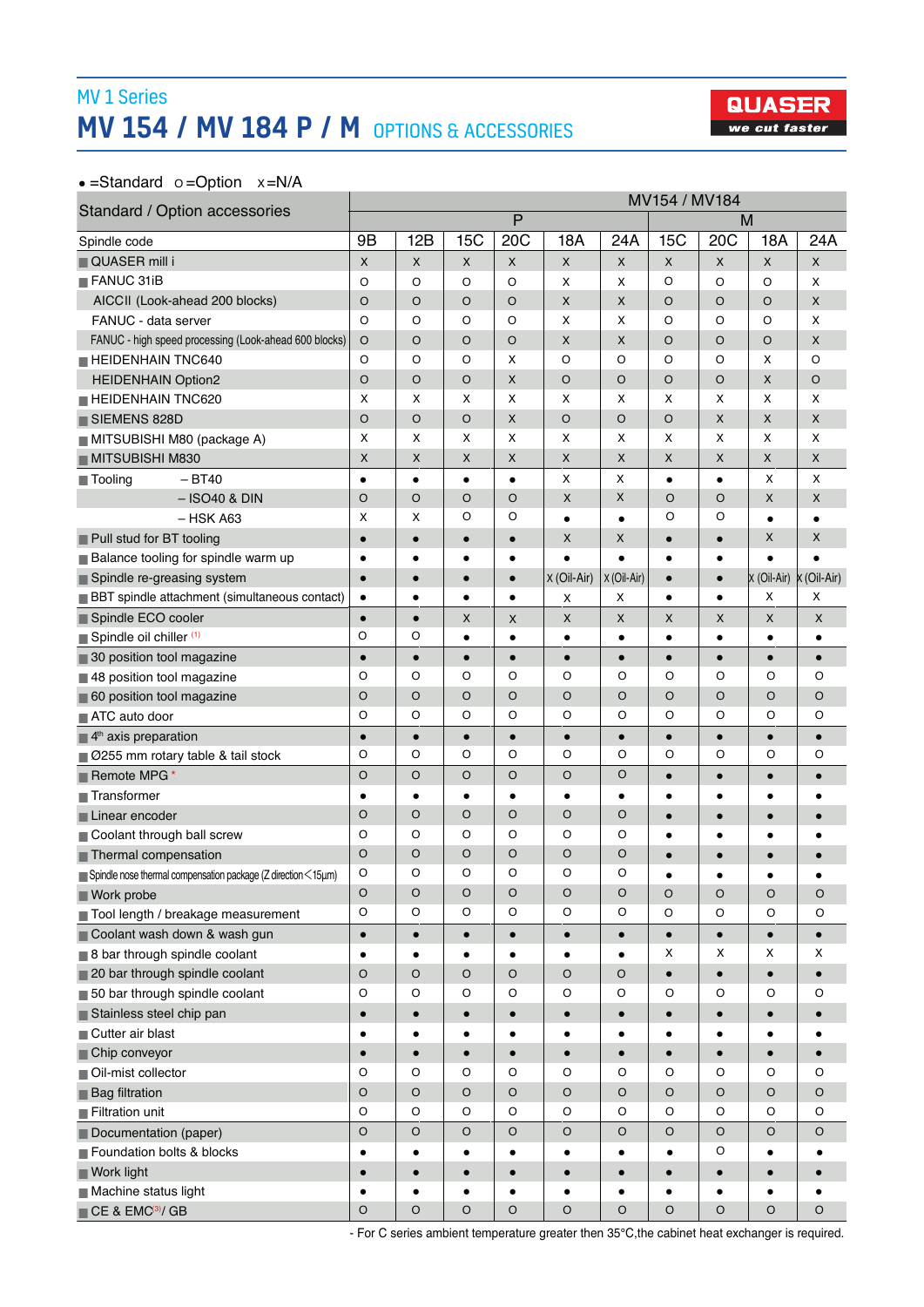# MV 1 Series MV 154 C / E / P / M MACHINE DIMENSIONS



### Installation dimensions:

| MV154 C / E / P / M |                |       |  |  |  |  |
|---------------------|----------------|-------|--|--|--|--|
|                     | 10C / 12C      | 3,060 |  |  |  |  |
| A                   | 9B / 10B / 12B | 2.955 |  |  |  |  |
|                     | 15C / 20C      | 3,055 |  |  |  |  |
|                     | 18A / 24A      | 3.020 |  |  |  |  |
| B                   | Chip conveyor  | 465   |  |  |  |  |
| C                   | M720           | 95    |  |  |  |  |







## Pull stud and applicable tools:













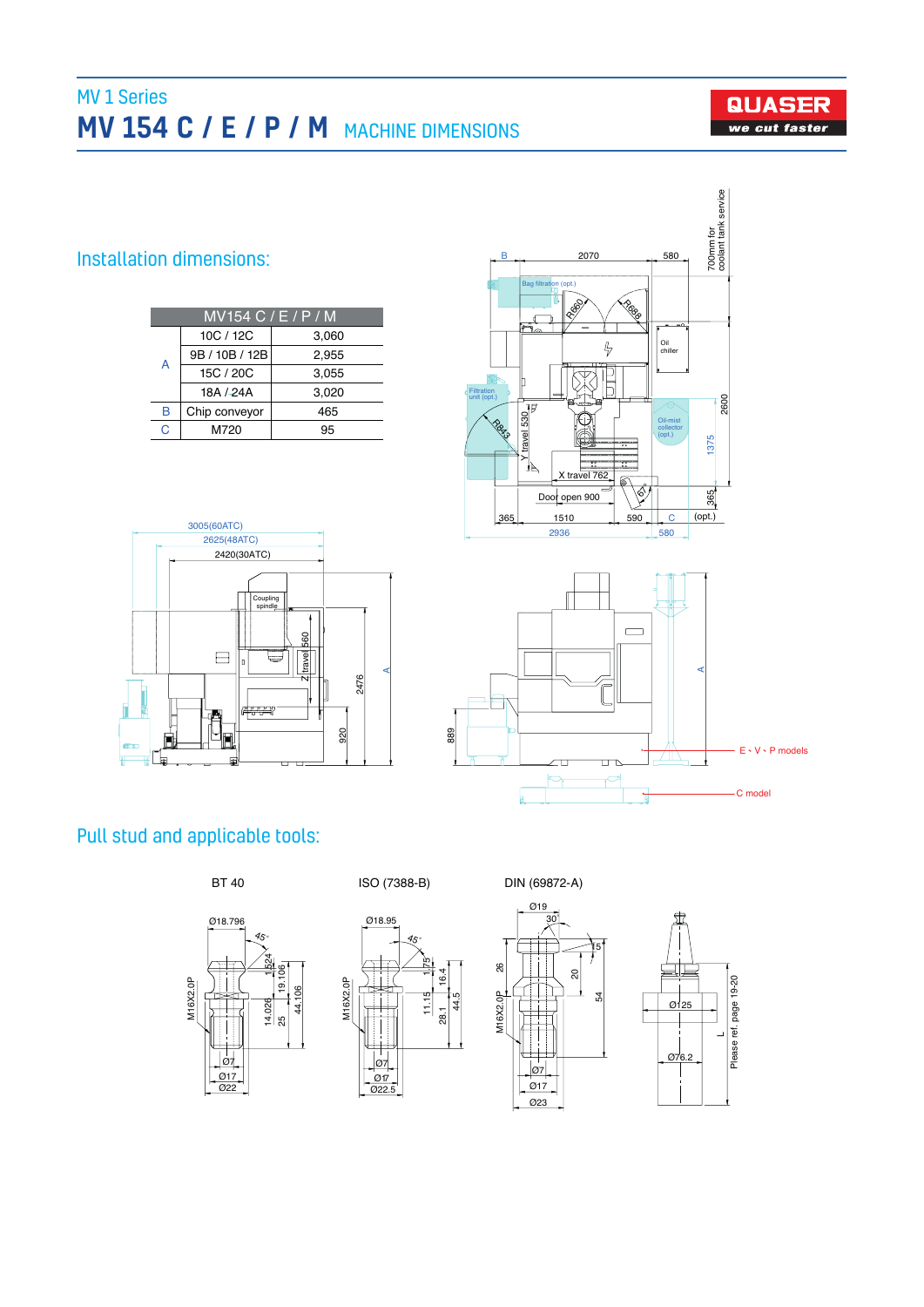# MV 1 Series MV 154 C / E / P / M MACHINE DIMENSIONS



### Installation dimensions:

|   | MV184 C / E / P / M |       |  |  |  |  |  |
|---|---------------------|-------|--|--|--|--|--|
|   | 10C / 12C           | 3,070 |  |  |  |  |  |
| A | 9B / 10B / 12B      | 2,860 |  |  |  |  |  |
|   | 15C / 20C           | 3,065 |  |  |  |  |  |
|   | 18A / 24A           | 2.870 |  |  |  |  |  |
| B | Chip conveyor       | 465   |  |  |  |  |  |
| C | M720                | 95    |  |  |  |  |  |







## Table dimension:

| <b>MV154</b> | <b>MV184</b> |
|--------------|--------------|
| 900          | 1200         |
| 500          | 600          |
| 50           | 100          |